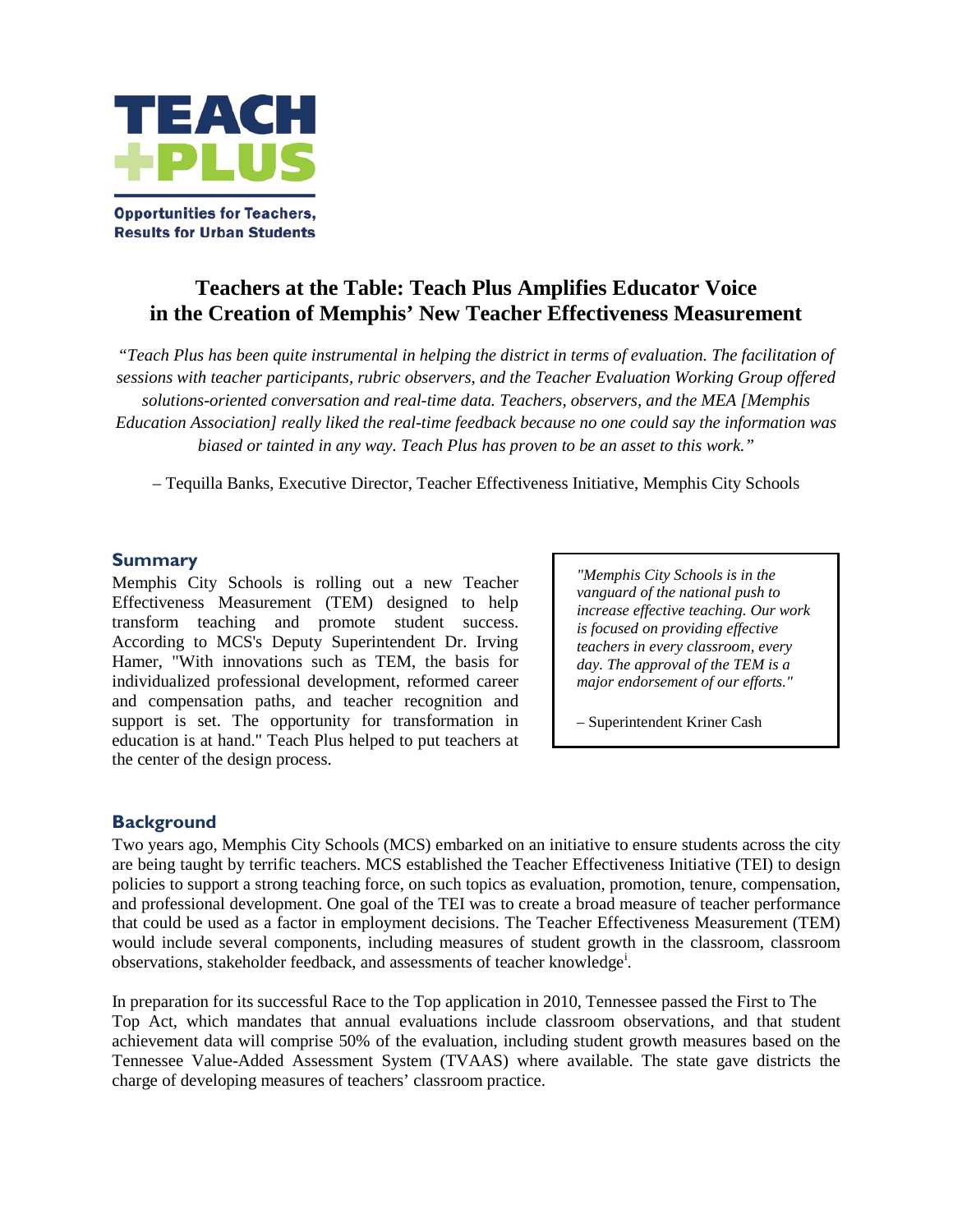MCS designed a process to solicit teacher and other stakeholder feedback. During the 2010-2011 school year, MCS tested three observation tools (or "rubrics") that evaluators could use to objectively evaluate teachers in their classrooms. They tested the rubrics in 500 classrooms. The rubrics that were tested were: DC IMPACT, based on Washington, DC's teacher evaluation system and observation rubric; the Teacher Advancement Program (TAP), based on the rubric used in the Teacher Advancement Program by the National Institute for Effective Teaching; and the MCS Revised, a revised version of Charlotte Danielson's "Framework for Teaching" most recently used in MCS".

In addition, MCS conducted two district-wide surveys to solicit teacher feedback on evaluations.

## **Teach Plus' Role**

Teach Plus' mission is to ensure that results-oriented teachers have a voice in the policies that affect their classrooms. MCS collaborated with Teach Plus to elicit feedback to use in the design of the Teacher Effectiveness Measurement.

*"I thought the process was amazing. It gave a large group the mechanism to consider data from several sources, respond quickly, and see results instantly."*

– Margaret S. Box, MCS teacher

Teach Plus sponsored an event on evaluation and invited all MCS teachers to attend. At this event, using Teach Plus' live polling technology, teachers expressed dissatisfaction with the old system, and openness to a new one. Specifically, 71 percent of teachers at the event said the current evaluation system does not support and improve their teaching practice. Teachers were optimistic that a new system could be useful to improvement. See Figures 1 and 2 below.



### *Figures 1 and 2.*

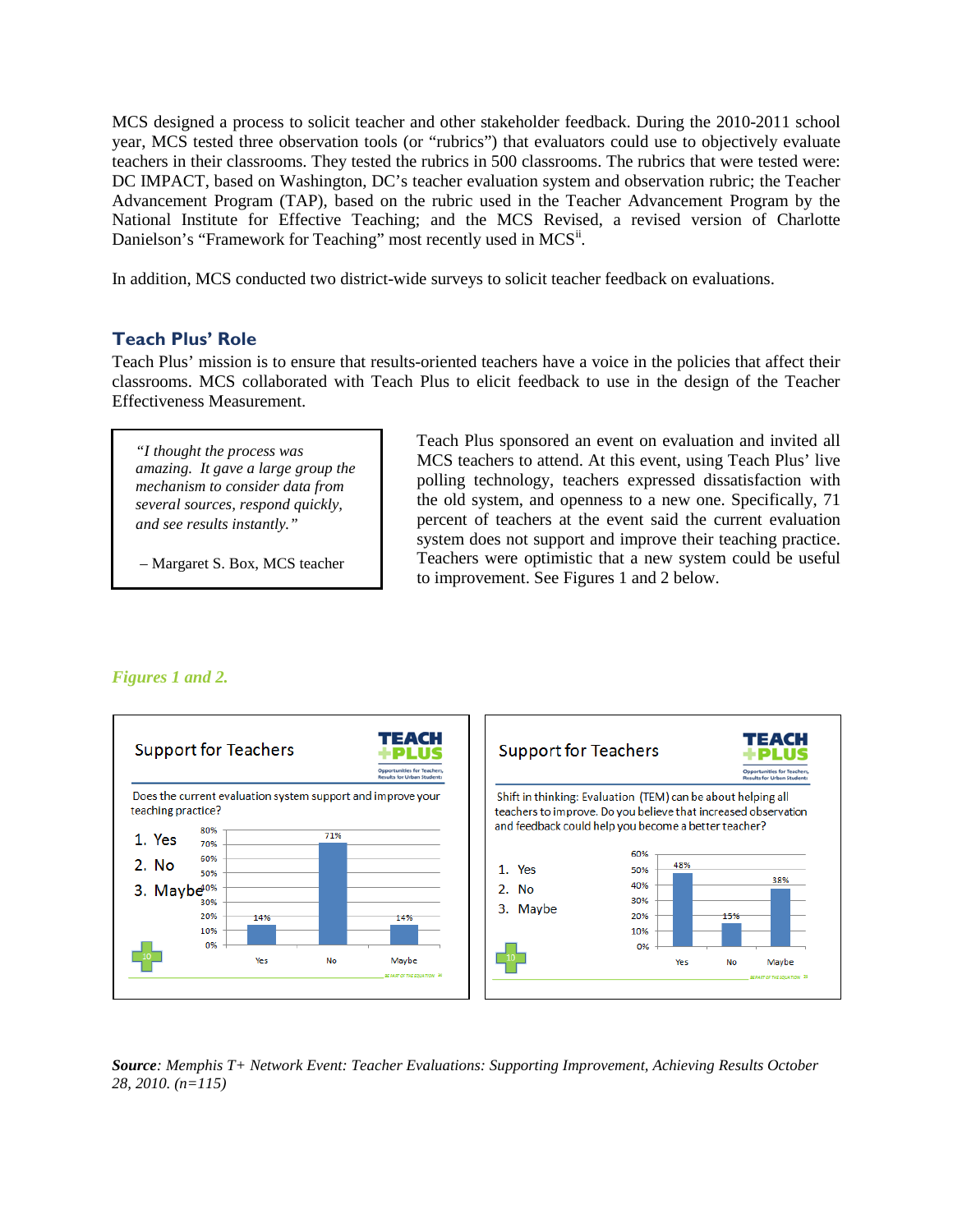*Figure 3.*



Teachers also indicated that an improved evaluation system could elevate their profession, and that using data as a part of that system could be beneficial. 96 percent of the teachers agreed that clear, measurable standards of effectiveness are critical for teaching to be recognized as a true profession.

*Source: T+ Network Event – Impact the Initiative: Teachers Weigh in on TEI, January 31, 2011. (n=74)*

Following the pilot of the three teacher observation rubrics, Teach Plus conducted three focus groups to gather feedback from teachers and evaluators about the value of the rubrics and to make decisions about which observation tool to use. By a clear majority, teachers identified DC IMPACT as the best observation rubric, and overwhelmingly preferred to make classroom observations as consequential as possible (40% of the evaluation rather than 35%), with stakeholder perceptions and teacher knowledge comprising 10%. As mandated by the First to the Top legislation, student value-added data will comprise the other 50% of the evaluation.

### *Figures 4 and 5.*



*Source: MCS Department of Teacher Talent & Effectiveness Teacher Evaluation Working Group Session, April 8, 2011. (n=65)*